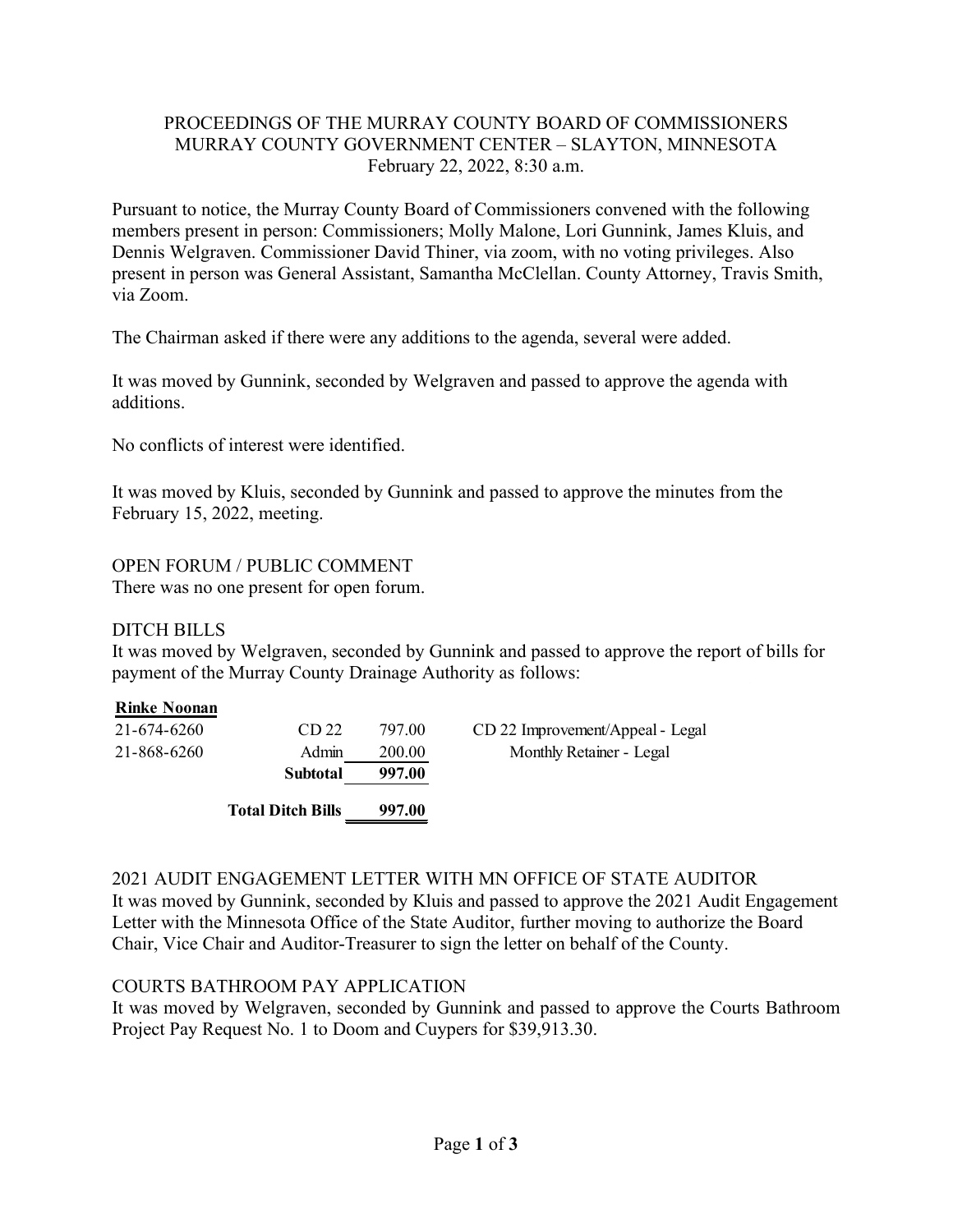## TRIMINN CONTRACT

It was moved by Gunnink, seconded by Kluis and passed to ratify the professional services agreement between TriMinn Systems, Inc. and the Minnesota Counties Computer Cooperative (MnCCC) and authorize the Board Chair to sign the ratification on behalf of Murray County.

### PARKS MAINTENANCE SHOP

It was moved by Gunnink, seconded by Kluis and passed to approve going out for bids to build a new Parks Department Maintenance Shop on the fairgrounds with a bid opening date of March 22, 2022@ 9:00 AM.

## RACING ASSOCIATION LEASE AGREEMENT

It was moved by Gunnink, second by Welgraven and passed to approve the 2022/2023 Murray County Racing Association Lease Agreement.

## GENERATOR FOR FULDA COMMUNICATIONS TOWER

It was moved by Malone, seconded by Welgraven and passed to approve the purchase of a generator for the communications tower in Fulda from ECHO for the quoted price of \$5,405.

## BEACON AND GEOFORMS SOFTWARE

It was moved by Gunnink, seconded by Welgraven and passed to approve moving forward with utilizing ARPA funds to implement Geo Forms and Beacon software, with the recommend of the ARPA Committee.

### APEX CLEAN ENERGY

Drew Christensen, Public Engagement Manager for Apex Clean Energy, came before the board to introduce himself and give an overview on the proposed wind energy project that may potentially take place in the upper Northwest corner of Murray County.

### ATV GRANT

It was moved by Welgraven, seconded by Kluis and passed to approve the FY2022/FY2023 ATV Grant in the amount of \$3,300/fiscal year.

### SEASONAL EMPLOYEE WAGE SCALE

It was moved by Kluis, seconded by Welgraven and passed to approve increasing the Seasonal Wage Scale by .25 cents and kept on file in the Human Resources Office.

### EXTENSION ADMINISTRATIVE ASSISTANT OR EXTENSION COUNTY SUPPORT

The board gave consensus that they would like the Extension position to be brought back at the March 1<sup>st</sup> meeting when the Human Resources Director will be available for further discussion.

### CLOSED SESSION

10:00 a.m. It was moved by Welgraven, seconded by Kluis and passed to move into closed session pursuant to Minn. Stat. 13D.05, subd. 2(b) for preliminary consideration of allegations against an employee.

11:08 a.m. It was passed to approve moving out of closed session.